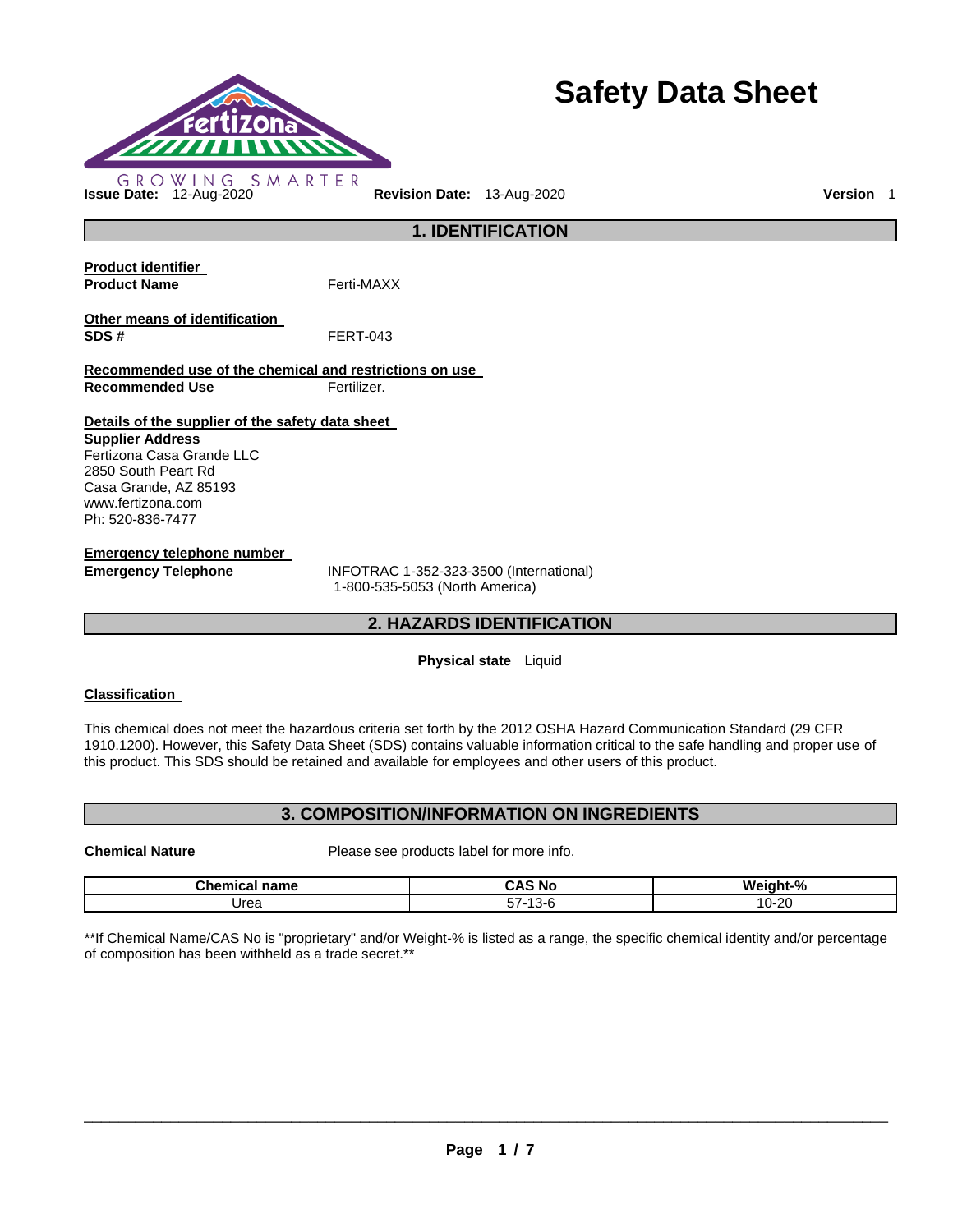# \_\_\_\_\_\_\_\_\_\_\_\_\_\_\_\_\_\_\_\_\_\_\_\_\_\_\_\_\_\_\_\_\_\_\_\_\_\_\_\_\_\_\_\_\_\_\_\_\_\_\_\_\_\_\_\_\_\_\_\_\_\_\_\_\_\_\_\_\_\_\_\_\_\_\_\_\_\_\_\_\_\_\_\_\_\_\_\_\_\_\_\_\_ **4. FIRST AID MEASURES**

# **Description of first aid measures**

| <b>Eye Contact</b>                                                                | Immediately flush with plenty of water. After initial flushing, remove any contact lenses and<br>continue flushing for at least 15 minutes. If eye irritation persists: Get medical<br>advice/attention. |  |
|-----------------------------------------------------------------------------------|----------------------------------------------------------------------------------------------------------------------------------------------------------------------------------------------------------|--|
| <b>Skin Contact</b>                                                               | Wash off immediately with soap and plenty of water while removing all contaminated<br>clothes and shoes. If skin irritation persists, call a physician.                                                  |  |
| <b>Inhalation</b>                                                                 | Remove exposed individual(s) to fresh air for 20 minutes. Consult a physician/poison center<br>if individual's condition declines or if symptoms persist.                                                |  |
| Ingestion                                                                         | Rinse mouth. Do NOT induce vomiting. Drink 1 or 2 glasses of water. Never give anything<br>by mouth to an unconscious person. Call a poison center or doctor/physician if you feel<br>unwell.            |  |
| Most important symptoms and effects, both acute and delayed                       |                                                                                                                                                                                                          |  |
| <b>Symptoms</b>                                                                   | May cause skin and eye irritation. May cause nausea, vomiting, stomach ache, and<br>diarrhea.                                                                                                            |  |
| <u>Indication of any immediate medical attention and special treatment needed</u> |                                                                                                                                                                                                          |  |
| <b>Notes to Physician</b>                                                         | Treat symptomatically.                                                                                                                                                                                   |  |
| <b>5. FIRE-FIGHTING MEASURES</b>                                                  |                                                                                                                                                                                                          |  |

# **Suitable Extinguishing Media**

Use extinguishing measures that are appropriate to local circumstances and the surrounding environment.

#### **Unsuitable Extinguishing Media** Not determined.

#### **Specific Hazards Arising from the Chemical**

Product is not flammable or combustible.

#### **Protective equipment and precautions for firefighters**

As in any fire, wear self-contained breathing apparatus pressure-demand, MSHA/NIOSH (approved or equivalent) and full protective gear.

# **6. ACCIDENTAL RELEASE MEASURES**

# **Personal precautions, protective equipment and emergency procedures**

| <b>Personal Precautions</b>                          | Use personal protective equipment as required.                                                                 |
|------------------------------------------------------|----------------------------------------------------------------------------------------------------------------|
| <b>Environmental precautions</b>                     |                                                                                                                |
| <b>Environmental precautions</b>                     | See Section 12 for additional Ecological Information.                                                          |
| Methods and material for containment and cleaning up |                                                                                                                |
| <b>Methods for Containment</b>                       | Prevent further leakage or spillage if safe to do so. Soak up and contain spill with an<br>absorbent material. |
| <b>Methods for Clean-Up</b>                          | Reclaim where possible. Sweep up and shovel into suitable containers for disposal.                             |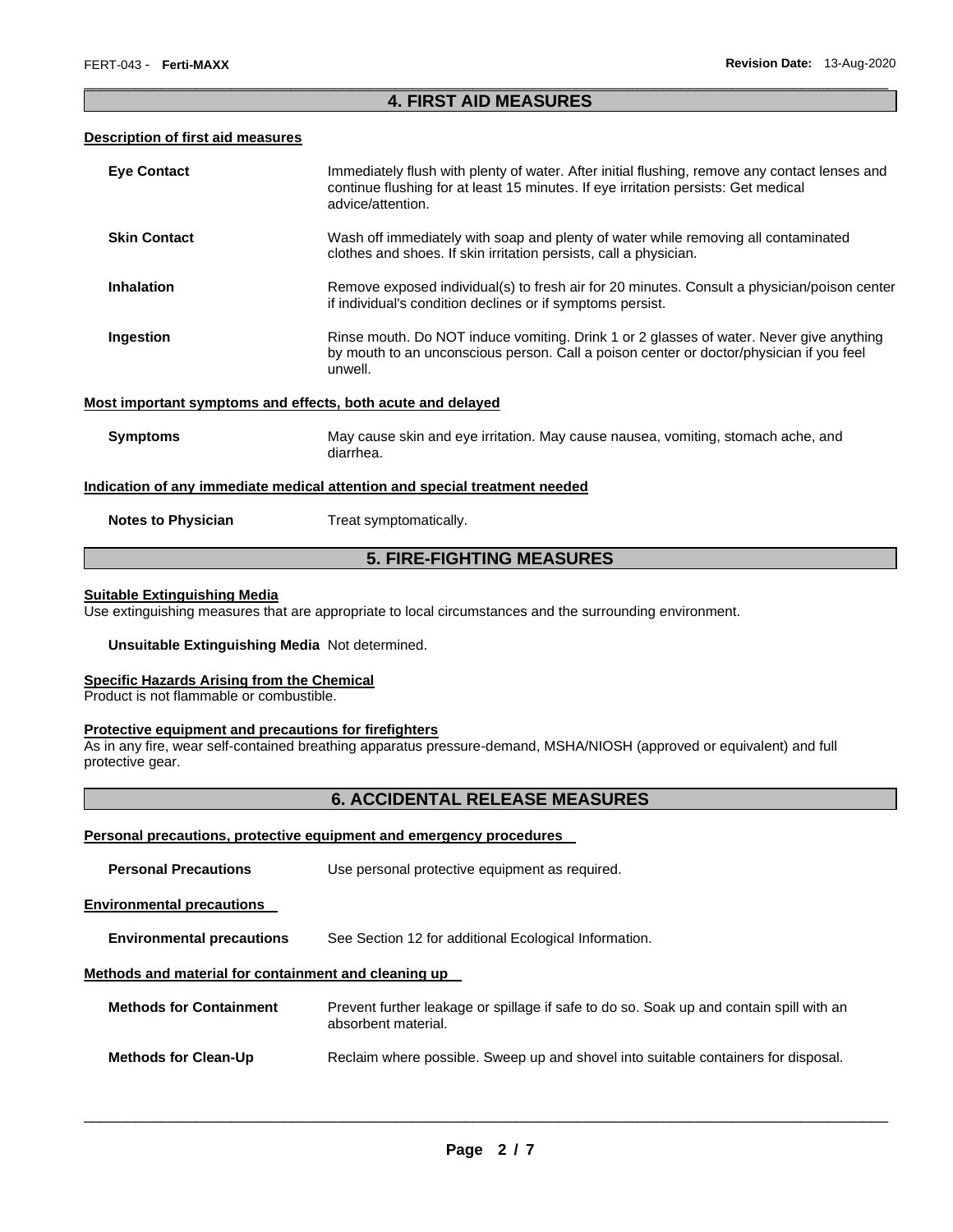# \_\_\_\_\_\_\_\_\_\_\_\_\_\_\_\_\_\_\_\_\_\_\_\_\_\_\_\_\_\_\_\_\_\_\_\_\_\_\_\_\_\_\_\_\_\_\_\_\_\_\_\_\_\_\_\_\_\_\_\_\_\_\_\_\_\_\_\_\_\_\_\_\_\_\_\_\_\_\_\_\_\_\_\_\_\_\_\_\_\_\_\_\_ **7. HANDLING AND STORAGE**

#### **Precautions for safe handling**

**Advice on Safe Handling** Handle in accordance with good industrial hygiene and safety practice. Wear appropriate personal protective equipment. Wash face, hands and any exposed skin thoroughly after handling. Avoid contact with skin, eyes or clothing. Avoid breathing vapors or mists. Use only with adequate ventilation.

#### **Conditions for safe storage, including any incompatibilities**

| <b>Storage Conditions</b> | Keep containers tightly closed in a dry, cool and well-ventilated place. Store at |
|---------------------------|-----------------------------------------------------------------------------------|
|                           | temperatures above 32°F.                                                          |
|                           |                                                                                   |

**Incompatible Materials Strong oxidizing agents. Strong acids. Strong bases.** 

# **8. EXPOSURE CONTROLS/PERSONAL PROTECTION**

| <b>Exposure Guidelines</b>              | This product, as supplied, does not contain any hazardous materials with occupational<br>exposure limits established by the region specific regulatory bodies                                                                                                                                                                  |
|-----------------------------------------|--------------------------------------------------------------------------------------------------------------------------------------------------------------------------------------------------------------------------------------------------------------------------------------------------------------------------------|
| <b>Appropriate engineering controls</b> |                                                                                                                                                                                                                                                                                                                                |
| <b>Engineering Controls</b>             | Apply technical measures to comply with the occupational exposure limits. Maintain eye<br>wash fountain and quick-drench facilities in work area.                                                                                                                                                                              |
|                                         | <u>Individual protection measures, such as personal protective equipment</u>                                                                                                                                                                                                                                                   |
| <b>Eye/Face Protection</b>              | Wear eye/face protection. Refer to 29 CFR 1910.133 for eye and face protection<br>regulations.                                                                                                                                                                                                                                 |
| <b>Skin and Body Protection</b>         | Wear protective gloves and protective clothing. Reference Wiley's "Quick Selection Guide"<br>to Chemical Protective Clothing". Refer to 29 CFR 1910.138 for appropriate skin and body<br>protection.                                                                                                                           |
| <b>Respiratory Protection</b>           | If necessary, wear a MSHA/NIOSH-approved respirator. Refer to 29 CFR 1910.134 for<br>respiratory protection requirements.                                                                                                                                                                                                      |
|                                         | General Hygiene Considerations Avoid contact with skin, eyes and clothing. After handling this product, wash hands before<br>eating, drinking, or smoking. If contact occurs, remove contaminated clothing. If needed,<br>take first aid action shown on section 4 of this SDS. Launder contaminated clothing before<br>reuse. |

# **9. PHYSICAL AND CHEMICAL PROPERTIES**

#### **Information on basic physical and chemical properties**

| <b>Physical state</b> |
|-----------------------|
| Appearance            |
| Color                 |

**Property Contract Property Contract Property Contract Property Contract Property Contract Property Contract Property pH** Not determined **Melting point / freezing point | Not determined Boiling point / boiling range Mot determined Flash point** Not determined **Evaporation Rate Not determined Flammability (Solid, Gas)** Not determined **Flammability Limit in Air** 

Liquid **Appearance** Not determined **Odor** Not determined

**Color** Not determined **Odor Threshold** Not determined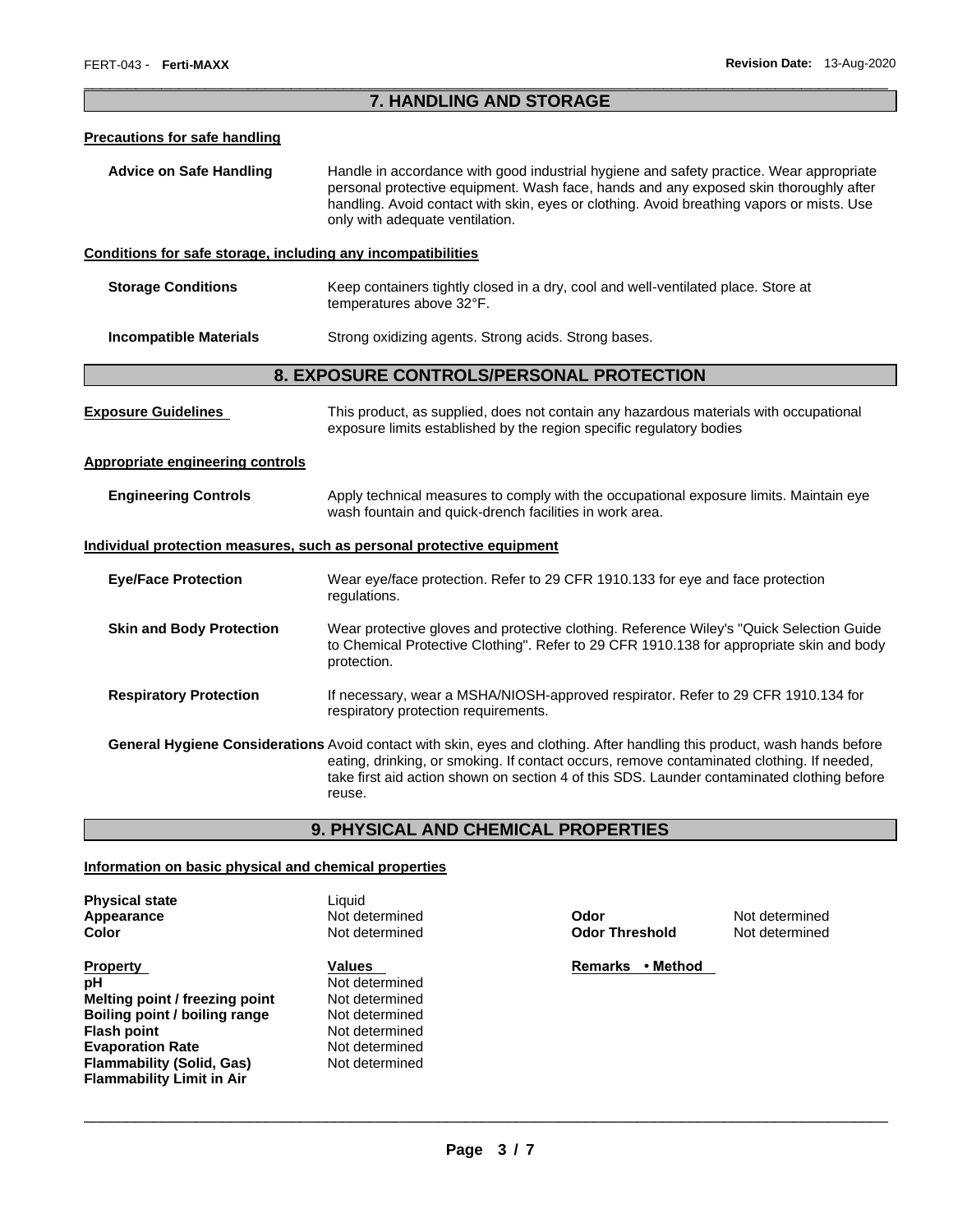| Upper flammability or explosive<br>limits | Not determined      |
|-------------------------------------------|---------------------|
| Lower flammability or explosive<br>limits | Not determined      |
| <b>Vapor Pressure</b>                     | Not determined      |
| <b>Vapor Density</b>                      | Not determined      |
| <b>Relative Density</b>                   | Not determined      |
| <b>Water Solubility</b>                   | Soluble in water    |
| Solubility in other solvents              | Not determined      |
| <b>Partition Coefficient</b>              | Not determined      |
| <b>Autoignition temperature</b>           | Not determined      |
| <b>Decomposition temperature</b>          | Not determined      |
| <b>Kinematic viscosity</b>                | Not determined      |
| <b>Dynamic Viscosity</b>                  | Not determined      |
| <b>Explosive Properties</b>               | Not determined      |
| <b>Oxidizing Properties</b>               | Not determined      |
| <b>Other information</b>                  |                     |
| <b>Liquid Density</b>                     | 8.66 lbs/gal @ 68°F |
|                                           |                     |

# **10. STABILITY AND REACTIVITY**

# **Reactivity**

Not reactive under normal conditions.

# **Chemical stability**

Stable under recommended storage conditions.

# **Possibility of hazardous reactions**

None under normal processing.

#### **Conditions to Avoid**

Keep out of reach of children.

# **Incompatible materials**

Strong oxidizing agents. Strong acids. Strong bases.

#### **Hazardous decomposition products**

None known based on information supplied.

# **11. TOXICOLOGICAL INFORMATION**

# **Information on likely routes of exposure**

| <b>Product Information</b> |                                                         |
|----------------------------|---------------------------------------------------------|
| <b>Eye Contact</b>         | May cause temporary irritation on eye contact.          |
| <b>Skin Contact</b>        | May cause temporary irritation on skin contact.         |
| <b>Inhalation</b>          | Do not inhale.                                          |
| Ingestion                  | May cause nausea, vomiting, stomach ache, and diarrhea. |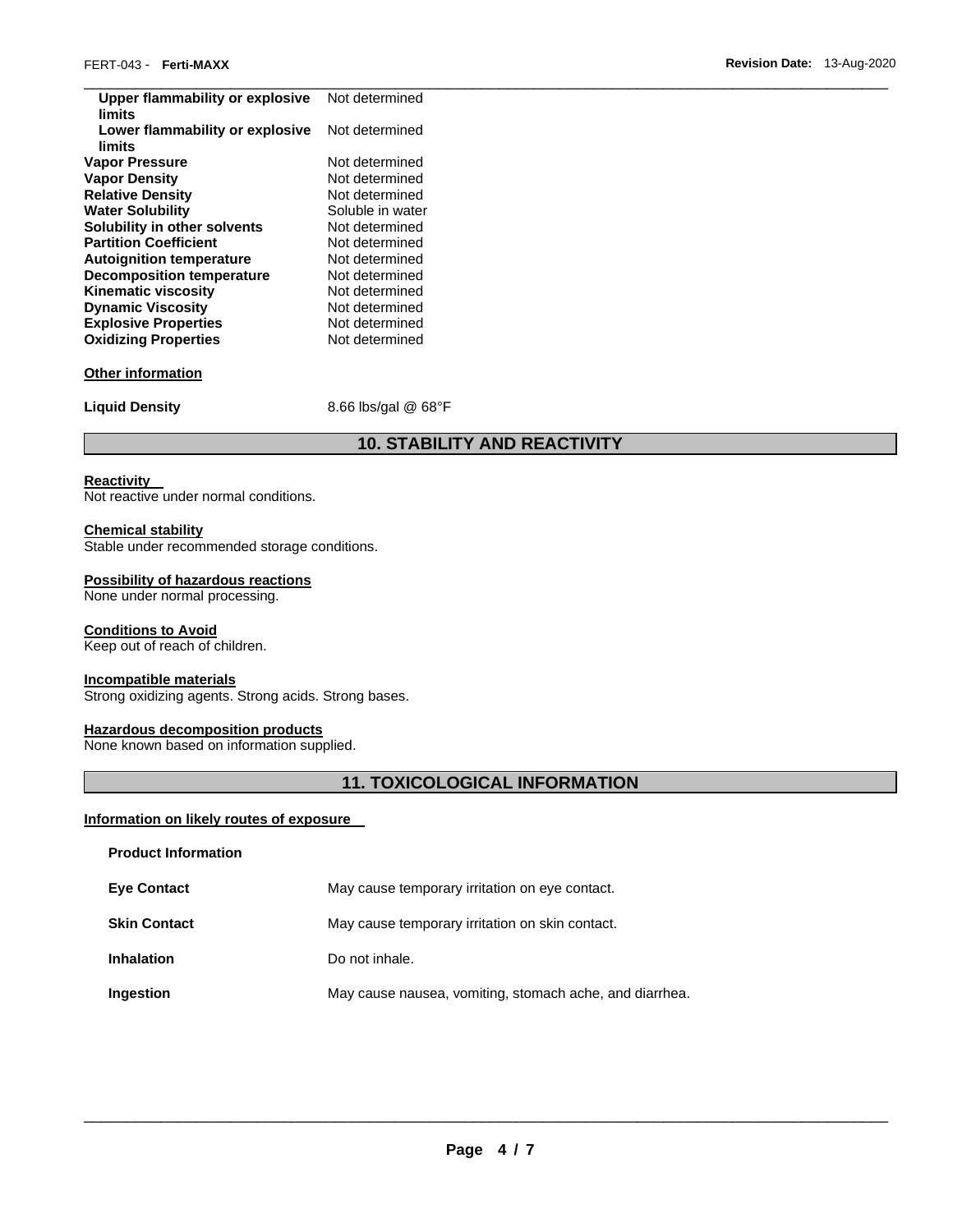# **Component Information**

| <b>Chemical name</b>    | Oral LD50                | <b>Dermal LD50</b> | <b>Inhalation LC50</b> |
|-------------------------|--------------------------|--------------------|------------------------|
| Urea                    | Rat<br>$= 8474$<br>mg/kg |                    |                        |
| 57.49C<br>$51 - 13 - 6$ |                          |                    |                        |

\_\_\_\_\_\_\_\_\_\_\_\_\_\_\_\_\_\_\_\_\_\_\_\_\_\_\_\_\_\_\_\_\_\_\_\_\_\_\_\_\_\_\_\_\_\_\_\_\_\_\_\_\_\_\_\_\_\_\_\_\_\_\_\_\_\_\_\_\_\_\_\_\_\_\_\_\_\_\_\_\_\_\_\_\_\_\_\_\_\_\_\_\_

#### **Symptoms related to the physical, chemical and toxicological characteristics**

**Symptoms** Please see section 4 of this SDS for symptoms.

#### **Delayed and immediate effects as well as chronic effects from short and long-term exposure**

**Carcinogenicity** Based on the information provided, this product does not contain any carcinogens or potential carcinogens as listed by OSHA, IARC or NTP.

## **Numerical measures of toxicity**

**The following values are calculated based on chapter 3.1 of the GHS document** .

**Oral LD50** 78,653.67 mg/kg

# **12. ECOLOGICAL INFORMATION**

#### **Ecotoxicity**

An environmental hazard cannot be excluded in the event of unprofessional handling or disposal.

# **Component Information**

| Chemical name | Algae/aguatic plants | <b>Fish</b>                  | Crustacea                          |
|---------------|----------------------|------------------------------|------------------------------------|
| Urea          |                      | 16200 - 18300: 96 h Poecilia | [10000: 24 h Daphnia magna Straus] |
| $57-13-6$     |                      | reticulata mg/L LC50         | mg/L EC50 3910: 48 h Daphnia       |
|               |                      |                              | magna mg/L EC50 Static             |

#### **Persistence/Degradability**

Not determined.

#### **Bioaccumulation**

There is no data for this product.

## **Mobility**

| Chemical.<br>n <sub>mn</sub><br>пань | $\overline{\phantom{a}}$<br>$\sim$ 3 $\times$ 3 $\sim$<br>coefficient<br>п.<br>ан |
|--------------------------------------|-----------------------------------------------------------------------------------|
| Urea                                 | $\sim$<br>1.59<br>- 1                                                             |
| --<br>$\sqrt{2}$<br>57 I J C         |                                                                                   |

# **Other Adverse Effects**

Not determined

# **13. DISPOSAL CONSIDERATIONS**

#### **Waste Treatment Methods**

| <b>Disposal of Wastes</b>     | Disposal should be in accordance with applicable regional, national and local laws and<br>regulations. |
|-------------------------------|--------------------------------------------------------------------------------------------------------|
| <b>Contaminated Packaging</b> | Disposal should be in accordance with applicable regional, national and local laws and<br>regulations. |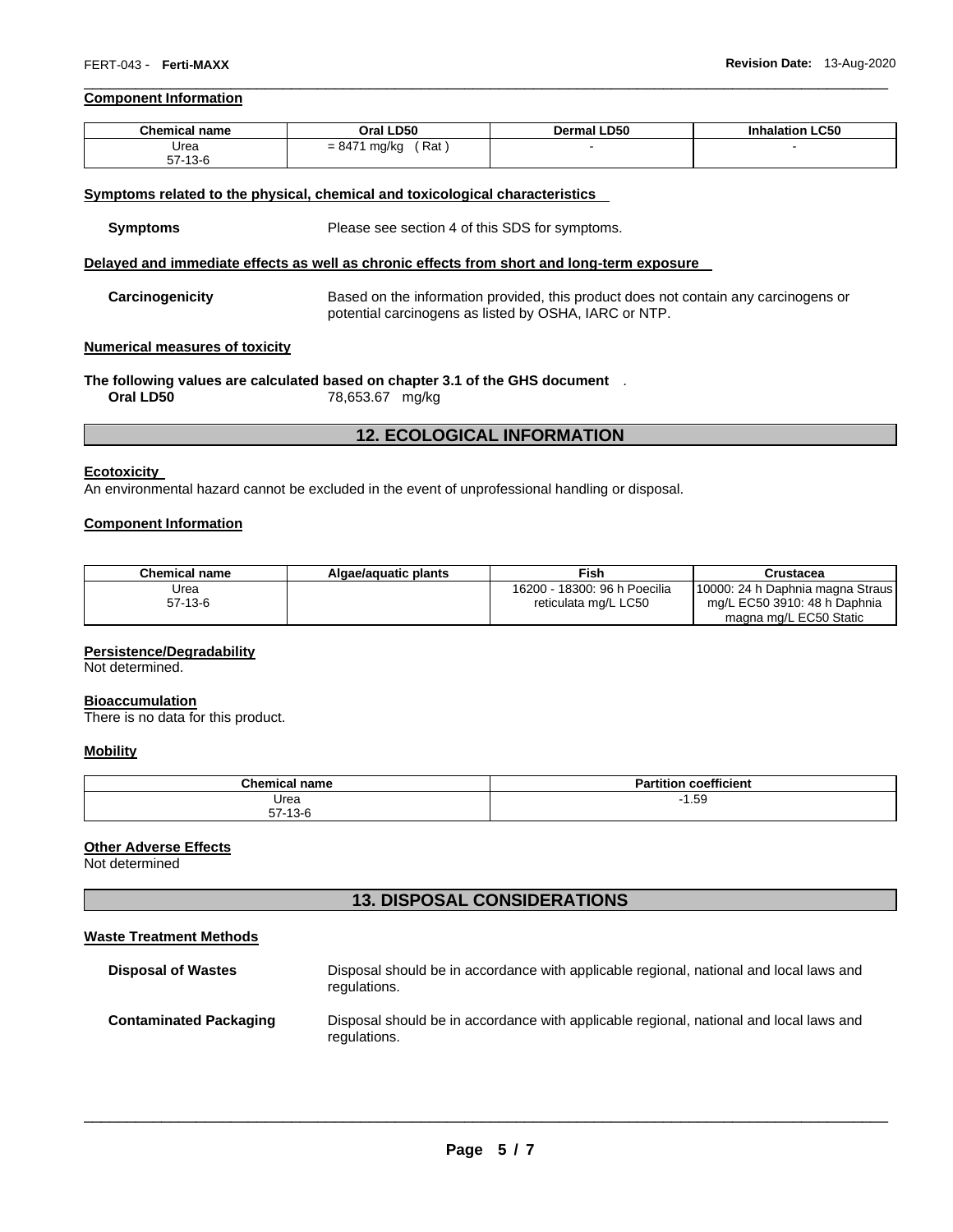| <b>14. TRANSPORT INFORMATION</b> |                                                                                                                                |  |  |  |  |  |
|----------------------------------|--------------------------------------------------------------------------------------------------------------------------------|--|--|--|--|--|
| <b>Note</b>                      | Please see current shipping paper for most up to date shipping information, including<br>exemptions and special circumstances. |  |  |  |  |  |
| <u>DOT</u>                       | Not regulated                                                                                                                  |  |  |  |  |  |
| <u>IATA</u>                      | Not regulated                                                                                                                  |  |  |  |  |  |
| <u>IMDG</u>                      | Not regulated                                                                                                                  |  |  |  |  |  |

\_\_\_\_\_\_\_\_\_\_\_\_\_\_\_\_\_\_\_\_\_\_\_\_\_\_\_\_\_\_\_\_\_\_\_\_\_\_\_\_\_\_\_\_\_\_\_\_\_\_\_\_\_\_\_\_\_\_\_\_\_\_\_\_\_\_\_\_\_\_\_\_\_\_\_\_\_\_\_\_\_\_\_\_\_\_\_\_\_\_\_\_\_

# **15. REGULATORY INFORMATION**

## **International Inventories**

| <b>Chemical name</b> | TSCA TSCA Inventory DSL/NDSL EINECS/ELI<br><b>Status</b> | <b>NCS</b> | <b>ENCS</b> | <b>IECSC</b> | <b>KECL</b> | <b>PICCS</b> | <b>AICS</b> |
|----------------------|----------------------------------------------------------|------------|-------------|--------------|-------------|--------------|-------------|
| Urea                 | <b>ACTIVE</b>                                            |            |             |              |             |              |             |

#### **Legend:**

*TSCA - United States Toxic Substances Control Act Section 8(b) Inventory* 

*DSL/NDSL - Canadian Domestic Substances List/Non-Domestic Substances List* 

*EINECS/ELINCS - European Inventory of Existing Chemical Substances/European List of Notified Chemical Substances* 

*ENCS - Japan Existing and New Chemical Substances* 

*IECSC - China Inventory of Existing Chemical Substances* 

*KECL - Korean Existing and Evaluated Chemical Substances* 

*PICCS - Philippines Inventory of Chemicals and Chemical Substances* 

*AICS - Australian Inventory of Chemical Substances* 

#### **US Federal Regulations**

#### **CERCLA**

This material, as supplied, does not contain any substances regulated as hazardous substances under the Comprehensive Environmental Response Compensation and Liability Act (CERCLA) (40 CFR 302) or the Superfund Amendments and Reauthorization Act (SARA) (40 CFR 355).

# **SARA 313**

Section 313 of Title III of the Superfund Amendments and Reauthorization Act of 1986 (SARA). This product does not contain any chemicals which are subject to the reporting requirements of the Act and Title 40 of the Code of Federal Regulations, Part 372

#### **CWA (Clean Water Act)**

This product does not contain any substances regulated as pollutants pursuant to the Clean Water Act (40 CFR 122.21 and 40 CFR 122.42)

#### **US State Regulations**

#### **California Proposition 65**

This product does not contain any Proposition 65 chemicals.

#### **U.S. State Right-to-Know Regulations**

This product does not contain any substances regulated under applicable state right-to-know regulations